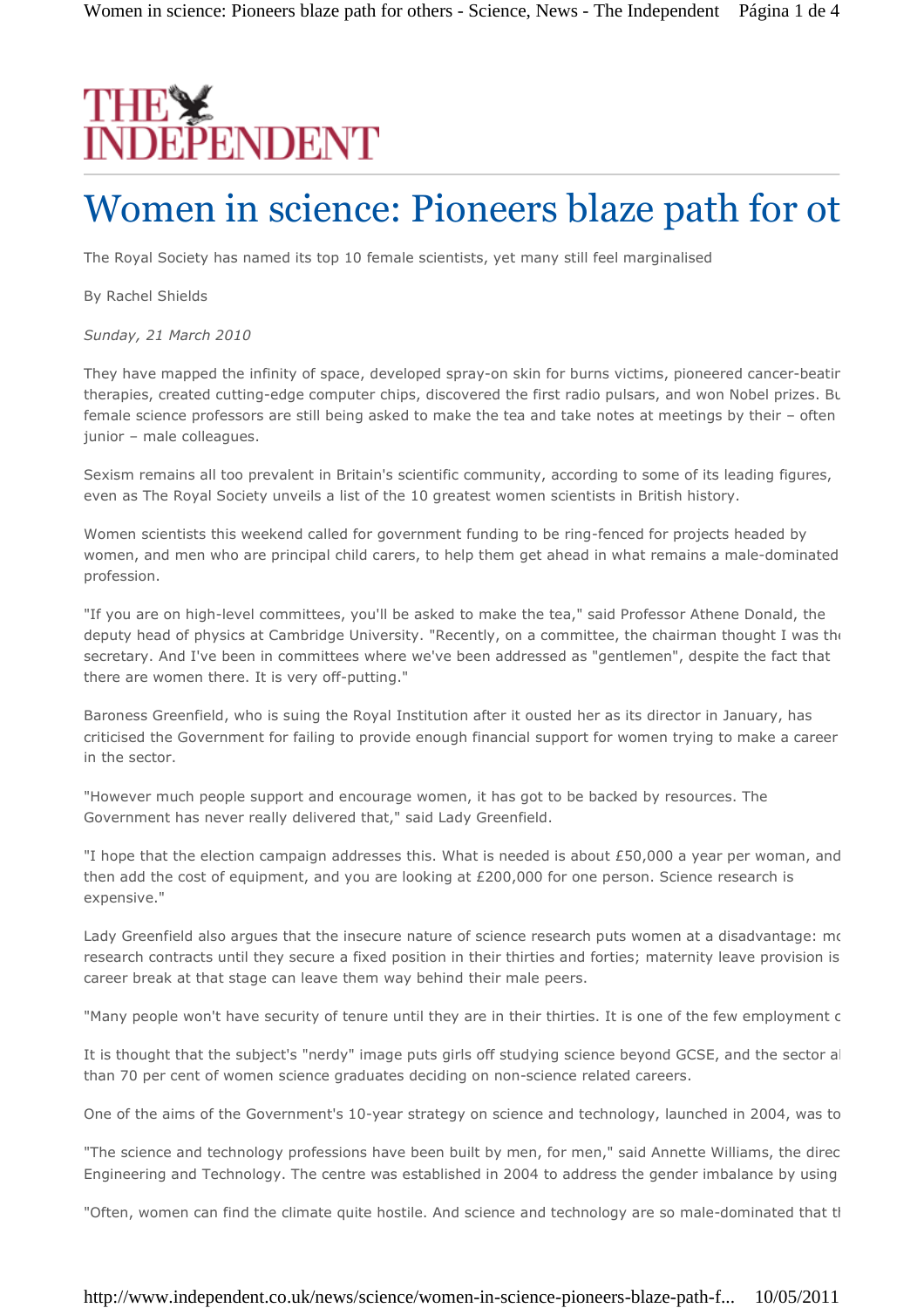flexible working," said Ms Williams.

The Royal Society, which did not allow female fellows to join until 1945, is using its 350th anniversary year Rosalind Franklin, whose work on DNA led directly to the discovery of the structure of the DNA molecule, an chemistry.

Despite the negative experiences of many female scientists, some believe that the situation is improving. "The number of women science  $\mathbb{R}^n$ per cent of the total in 2004 to 11 per cent now. I think we had something to do with that," said Ms William

While women may be under-represented in science, few are in favour of "quotas" of jobs being reserved for

"Affirmative action can be very damaging. Women don't want to be appointed because they are women, the Professor Donald. "But if you advertise a job, you should have a proper search, and encourage women to cc

#### **The Royal Society Top 10**

#### **1. Caroline Herschel** (1750-1848)

As an assistant to her brother, a royal astronomer, Herschel discovered eight comets and catalogued star cl salary and was awarded many honours.

# **2. Mary Somerville** (1780-1872)

The Scottish scientist was only the second woman to receive recognition in the UK for her scientific experim renditions of the French astronomer Laplace's book *Traité de Mécanique Céleste* made her famous.

#### **3. Mary Anning** (1799-1847)

The daughter of poor Dis- senters, the palaeontologist made a number of important finds in Lyme Regis, including skeleton and the first two plesiosaur skeletons ever found. She also discovered important fish fossils.

#### **4. Elizabeth Garrett Anderson** (1836-1917)

Denied entry to medical school, Garrett Anderson instead passed the Society of Apothecaries examination to the New Hospital for Women in London and was influential in the passing of an Act permitting women to ent

# **5. Hertha Ayrton** (1854-1923)

Working with her husband, Professor William Ayrton, Ayrton published several papers on the electric arc. In as a fellow of the Royal Society, although as a married woman she could not accept.

# **6. Kathleen Lonsdale** (1903-1971)

A pioneer of X-ray crystallography – the study of molecule shapes – in 1945 she and Marjory Stephenson w Royal Society. She was the first female professor at University College London, and the first woman to be president Advancement of Science.

# **7. Elsie Widdowson** (1908-2000)

Her work with Professor R A McCance revolutionised the way the world assessed nutritional values and how on nutritional problems during the Second World War, and on treating the effects of starvation suffered by c

#### **8. Dorothy Hodgkin** (1910-1994)

Hodgkin discovered the structure of penicillin and of vitamin B12. She was awarded the Nobel prize for her v She devoted much of her later life to championing scientists in developing countries.

#### **9. Rosalind Franklin** (1920-1958)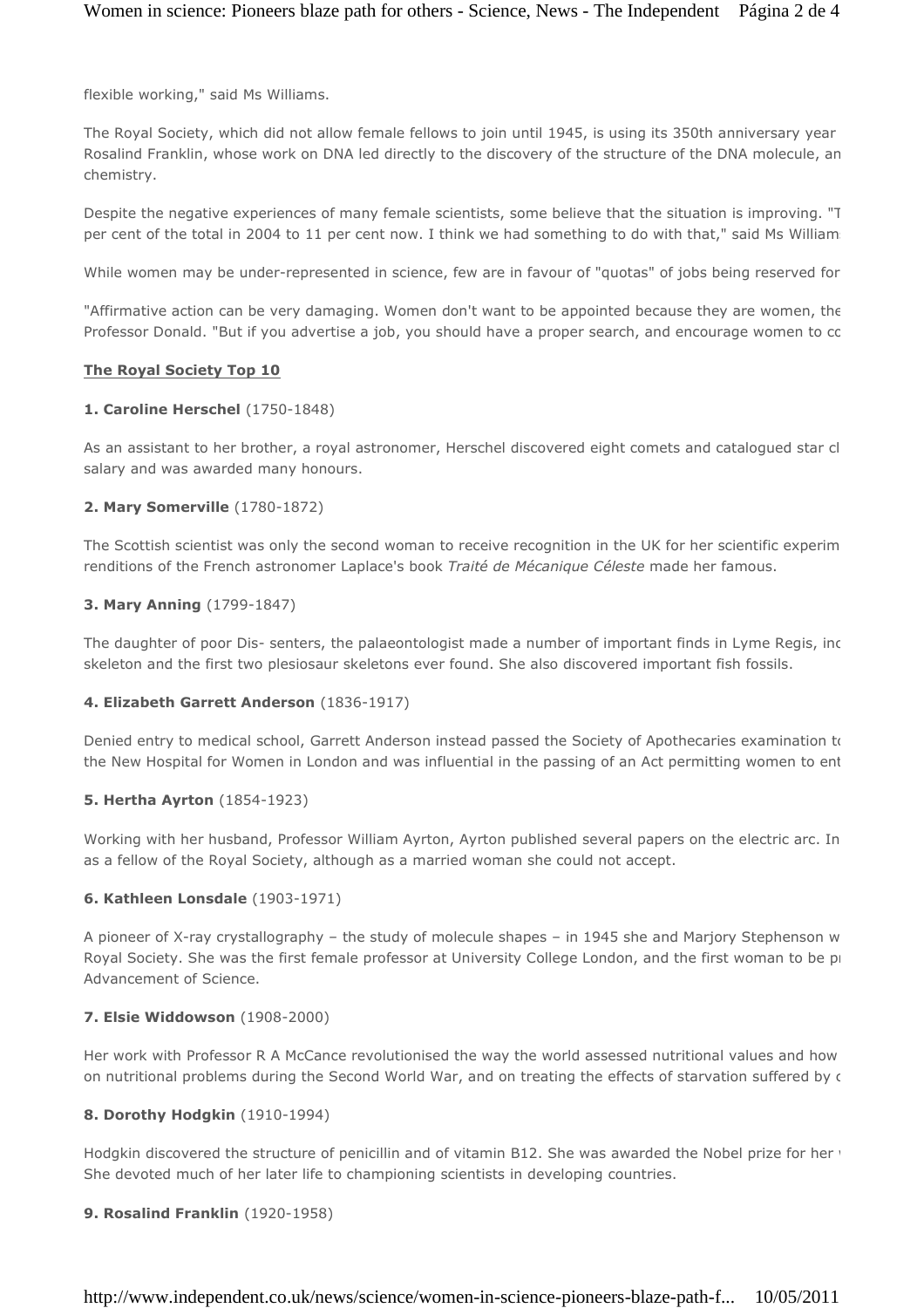Her work on the X-ray diffraction images of DNA was used to formulate Crick and Watson's 1953 hypothesis on the tobacco mosaic and polio viruses.

# **10. Anne McLaren** (1927-2007)

McLaren produced the first litter of mice grown from eggs that had been developed in tissue culture and trans human in vitro fertilisation.

#### **Today's Trail Blazers**

**1. Susan Greenfield** Professor of pharmacology, University of Oxford

"People don't sell science to young people, and especially to girls, as well as they might. It takes time and r of thing is regarded very badly in the scientific community, it is seen as 'dumbing down'."

**2. Patricia Fara** Director of studies, history and philosophy of science, Cambridge University

"Younger women believe there is no discrimination against women in science, but I think that is optimistic. ' projects. It certainly isn't a level playing field, you just have to look at the statistics. It is tough for women."

**3. Julia Higgins** Professor of polymer science, Imperial College London

"Even now women in science are rather invisible. It is a cultural thing. When people talk about Newton and did amazing things, too."

**4. Uta Frith** Emeritus professor of cognitive development, University of London

"We still have a long way to go. Women had a late start in the profession. I'm privileged to be one of the few many talented women who will do great things."

**5. Sunetra Gupta** Professor of theoretical epidemiology, Oxford University

"It is only since I undertook to write a children's book on women scientists that I have come to know their li makes me realise how much of a need there is for the book."

**6. Maggie Aderin-Pocock** Royal Society university research fellow and a space scientist for Astrium Ltd

"My career has been great up until now, but I'm due to give birth to my first child in three weeks time, so th a problem in science, as you aren't keeping up with the cutting-edge research."

**7. Athene Donald** Deputy head, department of physics, Cambridge University

"There is an unconscious bias. The number of women science professors is only about 11 per cent. It is imp is working really hard over the gender issue. That they put their hands up and say 'mea culpa' is a positive

**8. Helen Mason** Solar physicist, Cambridge University

"Research grants have been cut and universities are suffering financially; people are being made redundant hit hardest by this. Indeed, I know that this is happening, and I feel powerless to stop it."

**9. Ottoline Leyser** Professor of biology, University of York

"The list highlights how tremendously recent it has been that we've had the equality we are now enjoying,  $\epsilon$ faster."

**10. Nancy Rothwell** MRC research professor, University of Manchester

"I'm often asked how I manage in a male dominated profession. I just don't recognise this description. I have

# http://www.independent.co.uk/news/science/women-in-science-pioneers-blaze-path-f... 10/05/2011